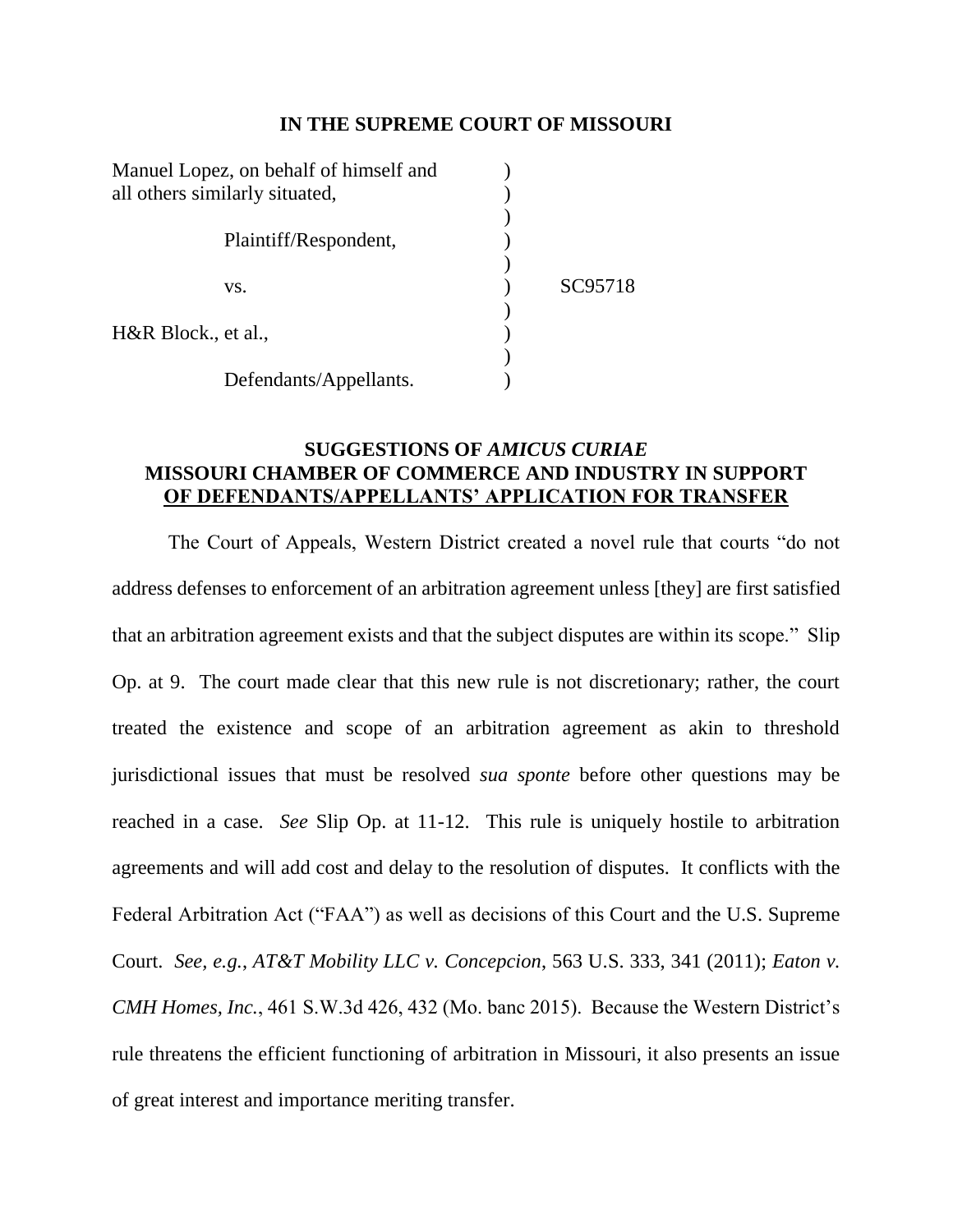### **I. INTEREST OF** *AMICUS CURIAE*

The Missouri Chamber of Commerce & Industry ("Chamber") is the largest business association in Missouri; together with its affiliate network, the Missouri Chamber Federation, the Chamber represents more than 40,000 employers. Many of the Chamber's members have adopted arbitration provisions in their consumer contracts.

These arbitration provisions benefit consumers, businesses, and the economy as a whole. For businesses, civil litigation is costly and can produce extortionate settlements. It puts Missouri and American companies at a disadvantage to exporters in other countries; and it can even threaten the viability of some enterprises, especially small businesses. Arbitration offers a much-needed alternative for resolution of disputes that arise between consumers and businesses. It is quicker and generally less expensive than civil litigation, and these advantages benefit all parties. *See 14 Penn Plaza LLC v. Pyett*, 556 U.S. 247, 257 (2009) ("Parties generally favor arbitration precisely because of the economies of dispute resolution."); *Allied-Bruce Terminix Cos. v. Dobson*, 513 U.S. 265, 280 (1995) (noting that arbitration allows both businesses and consumers to avoid "the delay and expense of litigation" (citation omitted)).

Moreover, arbitration achieves fair results. In 2009, the Searle Civil Justice Institute conducted a study of American Arbitration Association-administered consumer arbitrations and found that consumers won relief in 53.3 percent of cases filed and recovered an average of \$19,255. *See* Christopher R. Drahozal & Samantha Zyontz, *An Empirical Study of AAA Consumer Arbitrations*, 25 Ohio St. J. on Disp. Resol. 843, 845- 46 (2010). In contrast, in fiscal year 2014, 51.3 percent of civil cases filed in Missouri

2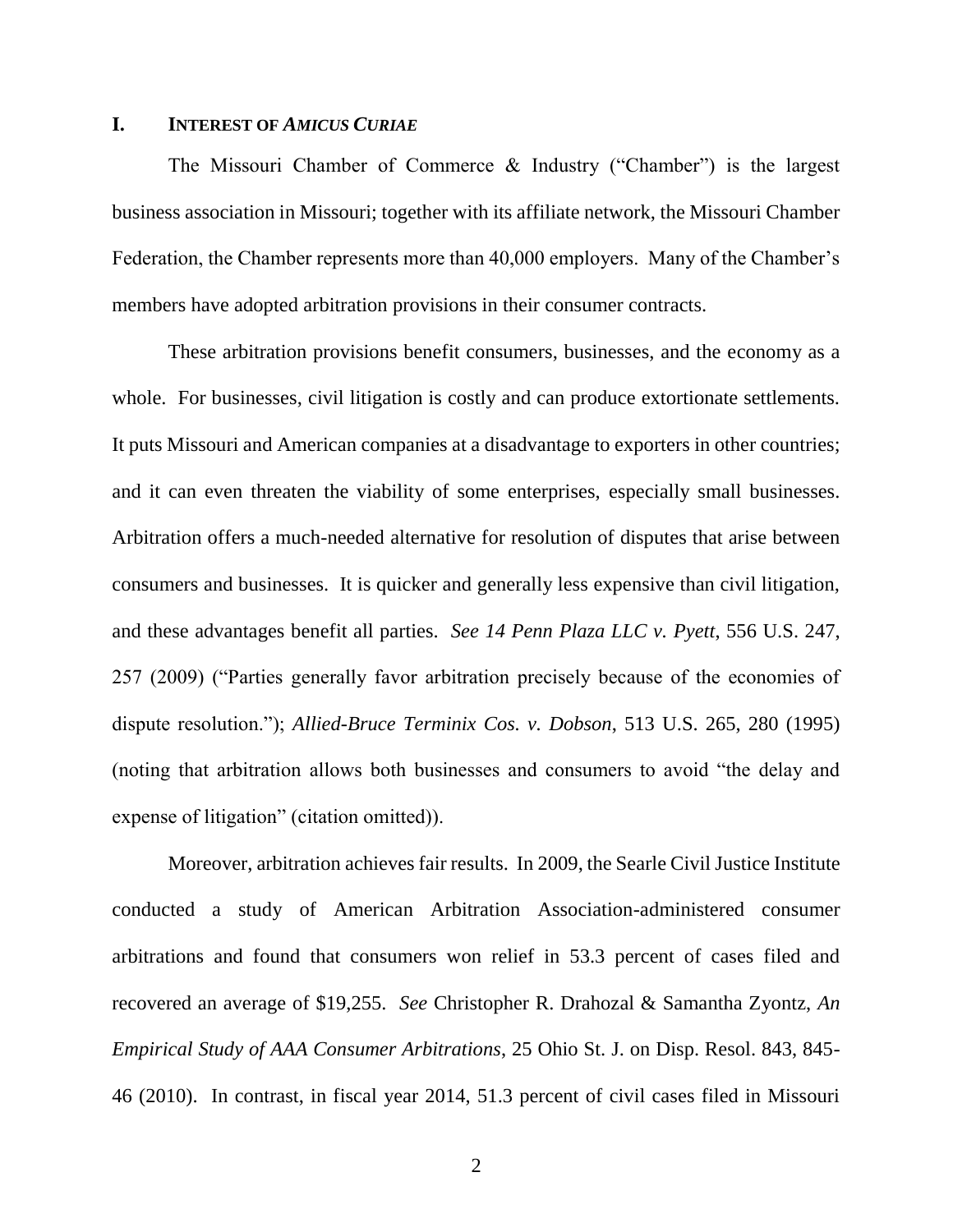circuit courts were *dismissed* without proceeding to trial. *See Missouri Judicial Report Supplement: Fiscal Year 2014*, Table 24, https://www.courts.mo.gov/file.jsp?id=83234.

The benefits of fast, inexpensive, and fair dispute resolution, however, are lost if parties must engage in protracted, costly litigation before arbitration begins. The Western District's novel rule will produce precisely this unfortunate result. The Chamber, on behalf of its members, has a vital interest in seeing that this new rule is rejected.

# **II. THE WESTERN DISTRICT'S RULE IS CONTRARY TO THE FAA AND DECISIONS OF THIS COURT AND THE U.S. SUPREME COURT; AND THIS CONFLICT**

### **PRESENTS AN ISSUE OF GENERAL INTEREST AND IMPORTANCE.**

The FAA "is a congressional declaration of a liberal federal policy favoring arbitration agreements." *Moses H. Cone Mem'l Hosp. v. Mercury Constr. Corp.*, 460 U.S. 1, 24 (1983). It provides that agreements to arbitrate "shall be valid, irrevocable, and enforceable, save upon such grounds as exist at law or in equity for the revocation of any contract." 9 U.S.C.  $\S$  2. This statute requires that states not "single] out arbitration provisions for suspect status," but instead must place such provisions "upon the same footing as other contracts." *Doctor's Associates, Inc. v. Casarotto*, 517 U.S. 681, 687 (1996); *see also Brewer v. Missouri Title Loans*, 364 S.W.3d 486, 490 (Mo. banc 2012) (stating that, under the FAA, arbitration agreements may not be invalidated "by defenses that apply only to arbitration or that derive their meaning from the fact that an agreement to arbitrate is at issue"). State rules that disfavor arbitration conflict with, and are preempted by, the FAA. *See AT&T Mobility LLC v. Concepcion*, 563 U.S. 333, 341 (2011); *Robinson v. Title Lenders, Inc.*, 364 S.W.3d 505, 515 (Mo. banc 2012).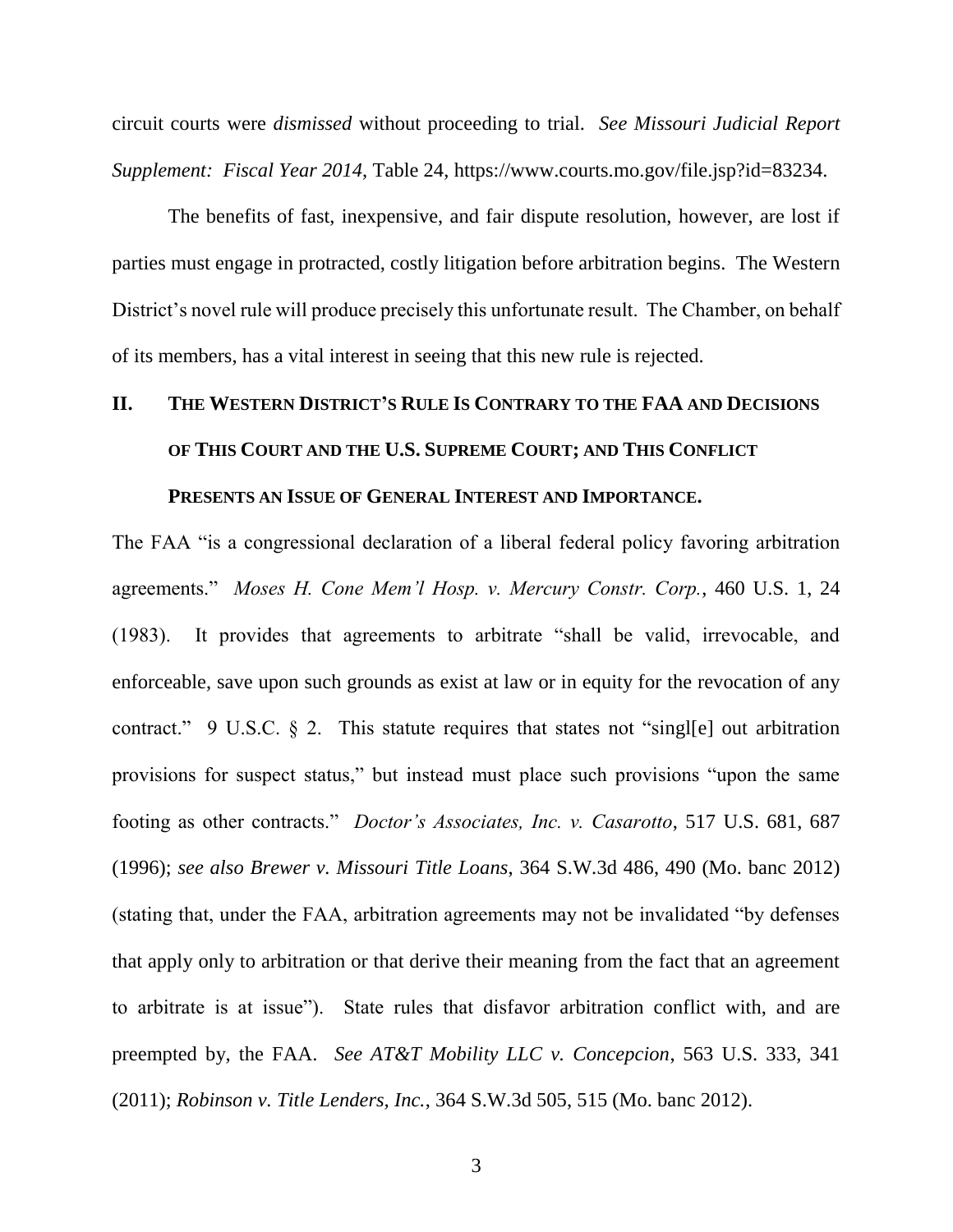In particular, the U.S. Supreme Court and this Court have held that states may not interpose proceedings that delay the commencement of arbitration. "Congress's clear intent, in [enacting the FAA], [was] to move the parties to an arbitrable dispute *out of court and into arbitration* as quickly and easily as possible." *Moses H. Cone Mem'l Hosp.*, 460 U.S. at 22 (emphasis added). The U.S. Supreme Court has accordingly invalidated, for example, a state-law rule that parties must exhaust state administrative procedures before arbitrating. *Preston v. Ferrer*, 552 U.S. 346, 358 (2008). "'A prime objective of an agreement to arbitrate is to achieve streamlined proceedings and expeditious results,' which objective would be 'frustrated' by requiring a dispute to be heard by an agency first," the Court has explained. *Concepcion*, 563 U.S. at 346 (quoting *Preston*, 552 U.S. at 357- 58). Similarly, the U.S. Supreme Court and this Court have repeatedly held that, when a party challenges the validity of a contract overall rather than the contract's arbitration provision, states may not apply severability rules to give the court the power to decide the challenge rather than immediately sending the case to arbitration. *See, e.g.*, *Buckeye Check Cashing, Inc. v. Cardegna*, 546 U.S. 440, 449 (2006); *Ellis v. JF Enterprises, LLC*, 482 S.W.3d 417, 423-24 (Mo. banc 2016).

The Western District's new rule is contrary to these principles. *First*, the rule "singl[es] out arbitration provisions for suspect status," *Doctor's Associates, Inc.*, 517 U.S. at 687, by holding that a court considering a motion to compel arbitration must *sua sponte* evaluate the existence or scope of an agreement to arbitrate even if neither is disputed by the parties, Slip op. at 9. The Western District did not indicate that any such rule applies to other contracts; and, by subjecting arbitration agreements *alone* to this added judicial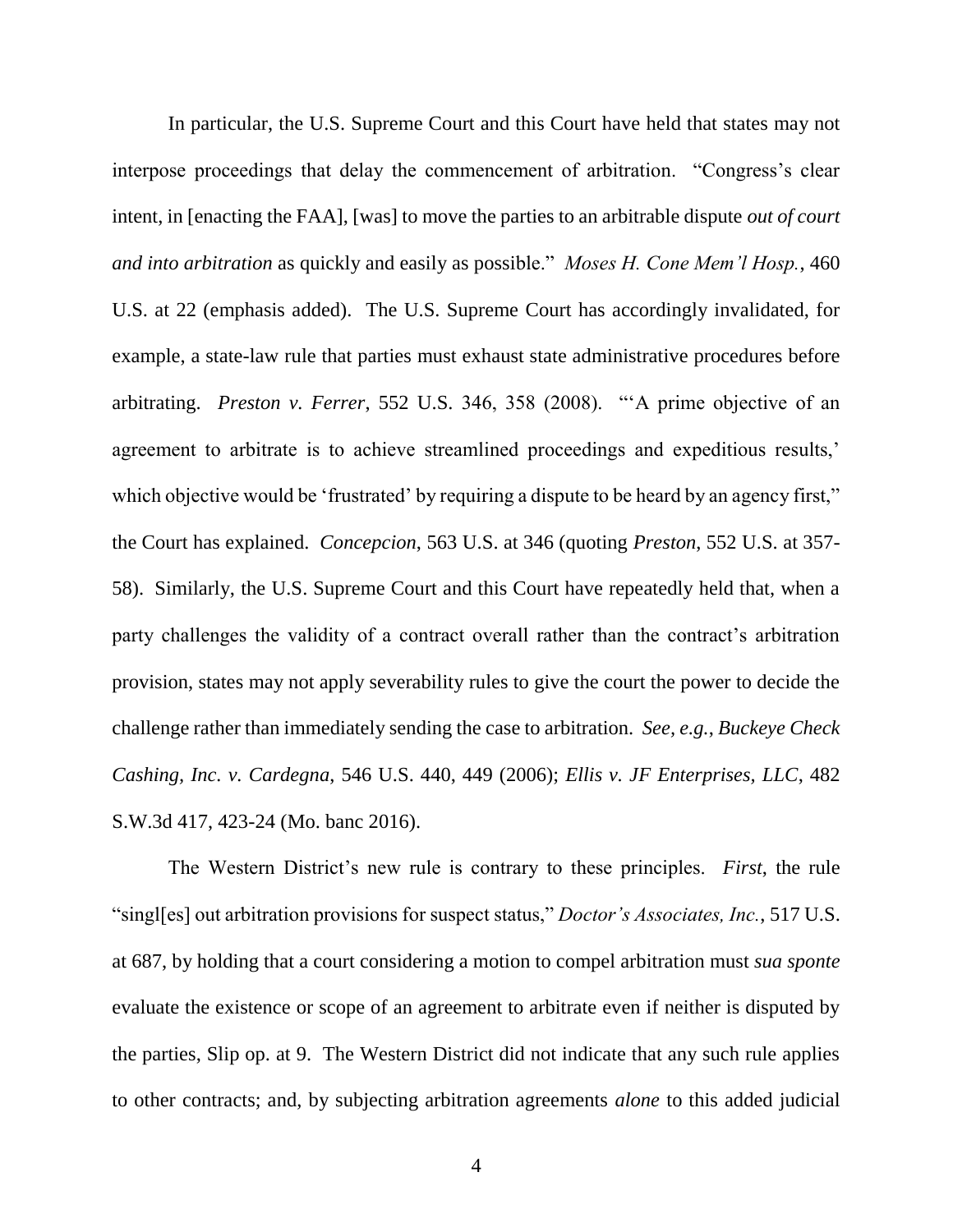scrutiny, the court has guaranteed that agreements to arbitrate will be enforced less often than other types of contracts.

*Second*, the Western District's discriminatory approach creates roadblocks adding unnecessary delays and costs before disputes move to arbitration. Under the new rule, courts considering motions to compel arbitration must reexamine issues that the parties do not consider worthy of dispute, including issues upon which the parties may actually *agree*. The requirement that judges hunt through the record without parties' guidance places added burdens on courts and will delay the resolution of motions to compel. In addition, the Western District's novel rule means that a party can never waive a challenge to an arbitration agreement's existence or scope; instead, these issues are perpetually open to reconsideration on appeal. This too will protract time spent in litigation. Just as in *Preston*, a law delaying arbitration until the conclusion of administrative proceedings was invalid, *see* 552 U.S. at 357-58, here, the Western District's rule multiplying the issues that must be decided in court before arbitration can begin is invalid.

The Western District's unprecedented judge-made rule is doubly contrary to the FAA and smacks of the judicial hostility to arbitration that this Court and the U.S. Supreme court have more than once condemned. The conflict between this rule and the FAA presents an issue of great interest and importance to Missouri businesses. A reliable and well-functioning arbitration regime allows businesses to minimize litigation costs and, in turn, to both contribute to the State's economy and pass on economic benefits to consumers. This Court should grant Defendants-Appellants' transfer motion, resolve this important question, and ensure that Missouri courts respect the FAA and its policies.

5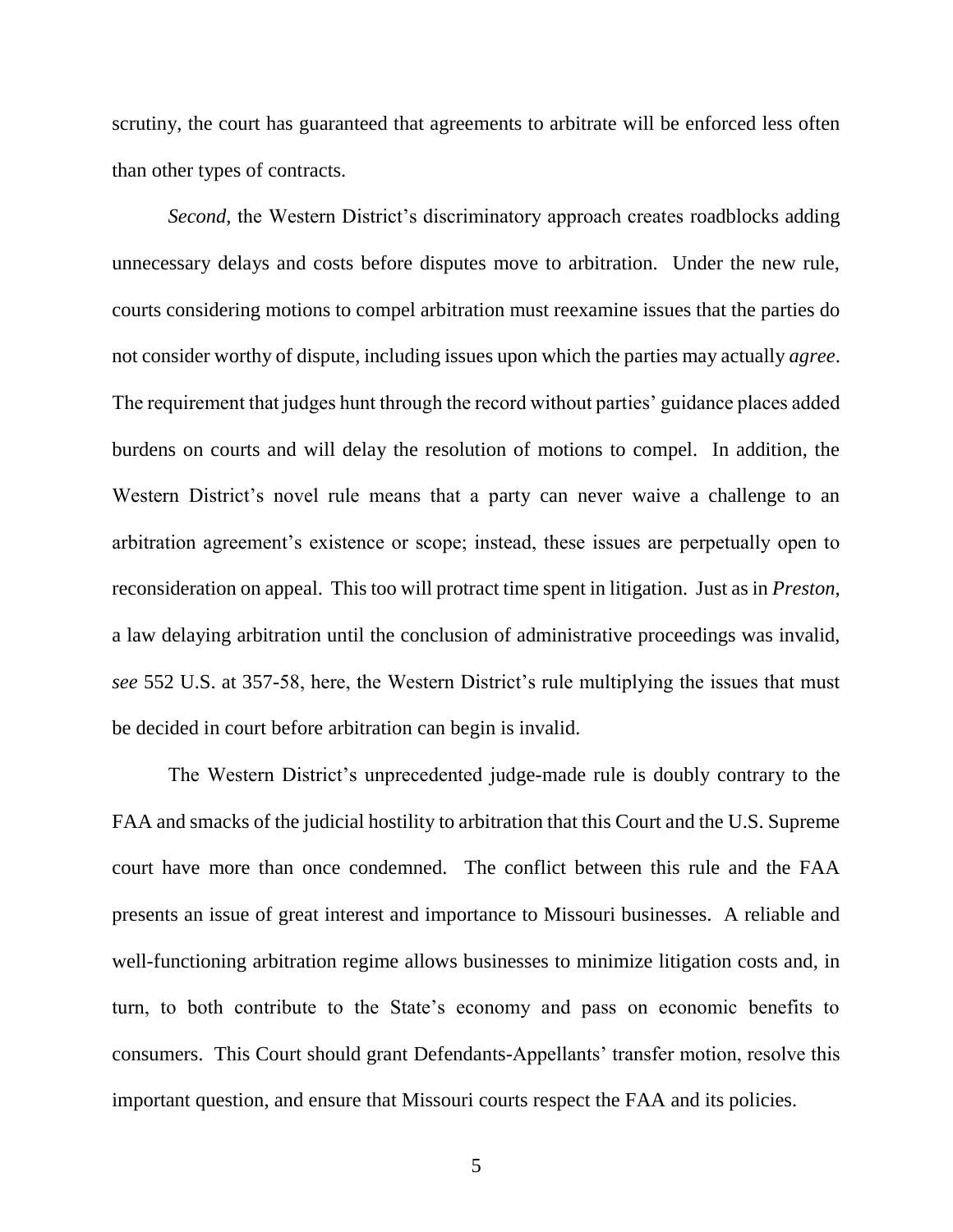Dated: May 27, 2016 Respectfully submitted,

/s/ Brian Bunten

Brian Bunten, MO #62775 General Counsel Missouri Chamber of Commerce and Industry 428 East Capitol Avenue Jefferson City, MO 65101 Tel: 573-634-3511 Fax: 573-634-8855 bbunten@mochamber.com